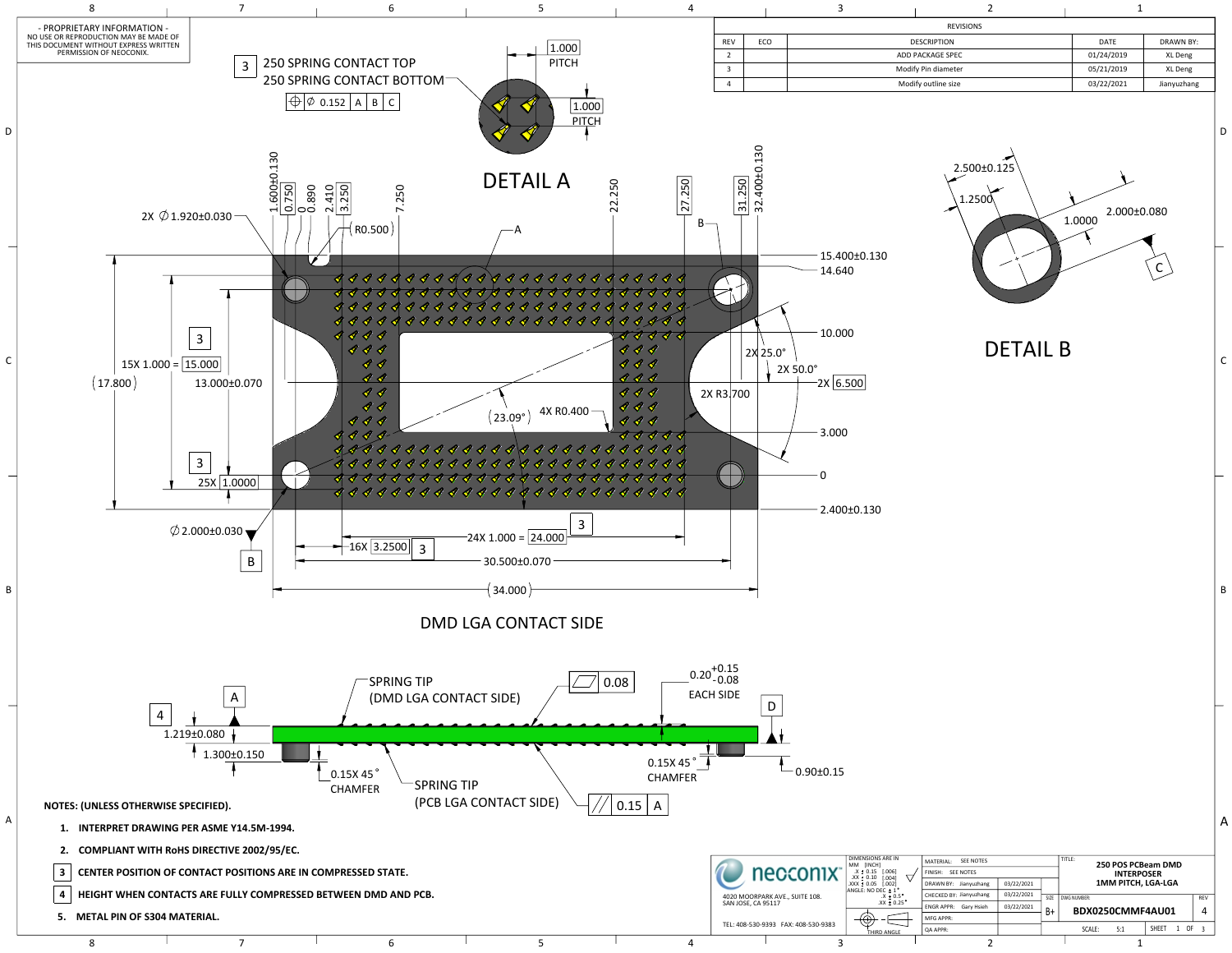

|  | 11171 L1175 L.<br>--------  |                                |      |             |     |                  |               |    |            |
|--|-----------------------------|--------------------------------|------|-------------|-----|------------------|---------------|----|------------|
|  | <b>SEE NOTES</b><br>FINISH: | <b>RECOMMENDED PCB OUTLINE</b> |      |             |     |                  |               |    |            |
|  | DRAWN BY: Jianyuzhang       | 03/22/2021                     |      |             |     |                  |               |    |            |
|  | CHECKED BY: Gary Hsieh      | 03/22/2021                     | SIZE | DWG NUMBER: |     |                  |               |    | <b>REV</b> |
|  | ENGR APPR: Gary Hsieh       | 03/22/2021                     | B+   |             |     | BDX0250CMMF4AU01 |               |    |            |
|  | <b>MFG APPR:</b>            |                                |      |             |     |                  |               |    |            |
|  | <b>QA APPR:</b>             |                                |      | SCALE:      | 5:1 | <b>SHEET</b>     | $\mathcal{L}$ | 0F |            |
|  |                             |                                |      |             |     |                  |               |    |            |